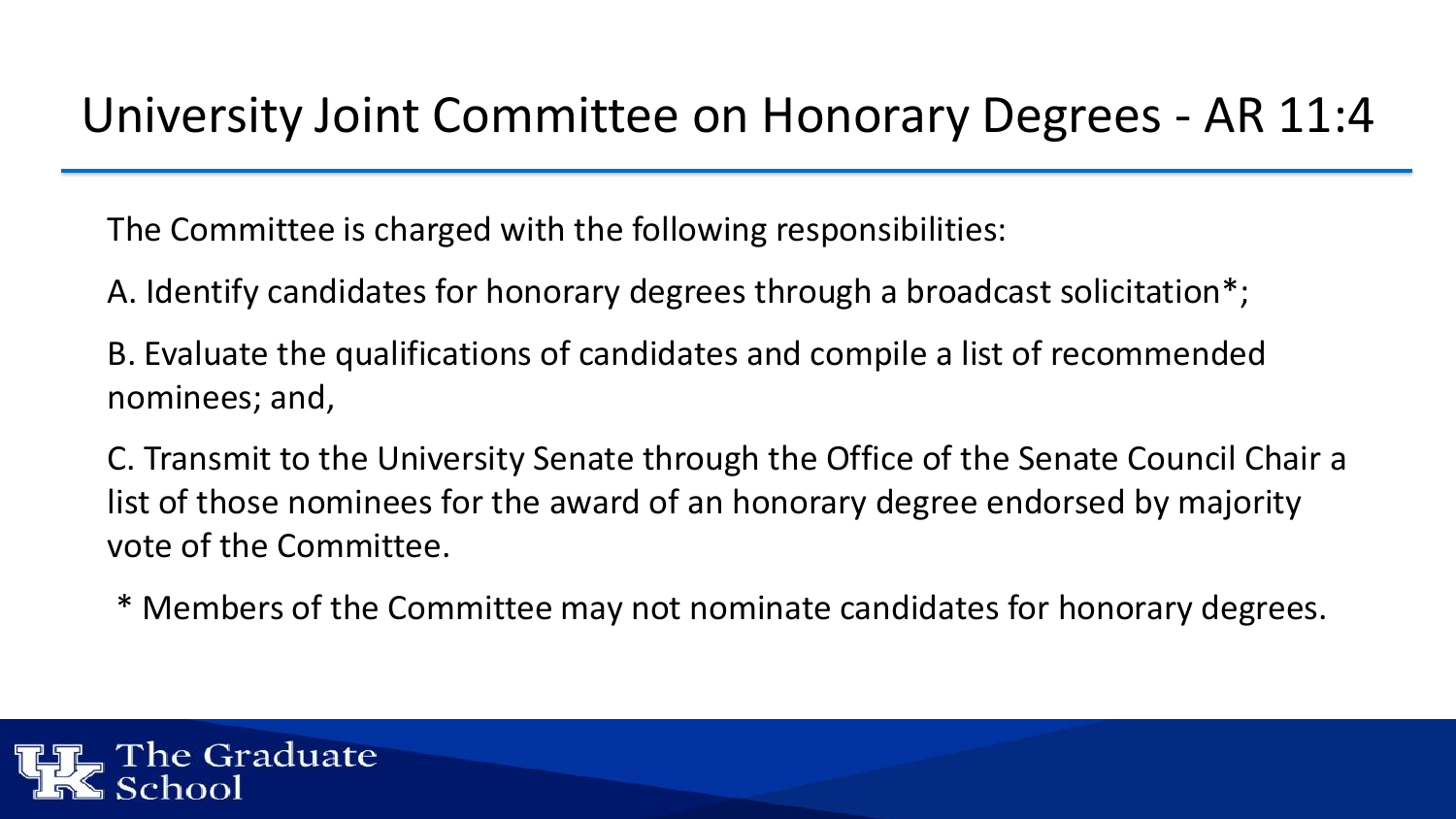## University Joint Committee on Honorary Degrees - AR 11:4

### **III. Membership**

The Committee shall be appointed by the President in his role as the Chair of the University Senate and shall consist of seven (7) appointed members and four (4) ex-officio members. Appointed members and ex officio members are designated as voting or non-voting below.

### **1. Appointed Members**

(a) Four (4) members shall be selected by the Senate Council from the University Faculty (voting).

(b) Two (2) members shall be selected by the President from the University Faculty (voting). (c) One appointed member of the Board of Trustees shall be selected by the Chair of the Board of Trustees to serve as the Board's Liaison (non-voting) to the Committee.

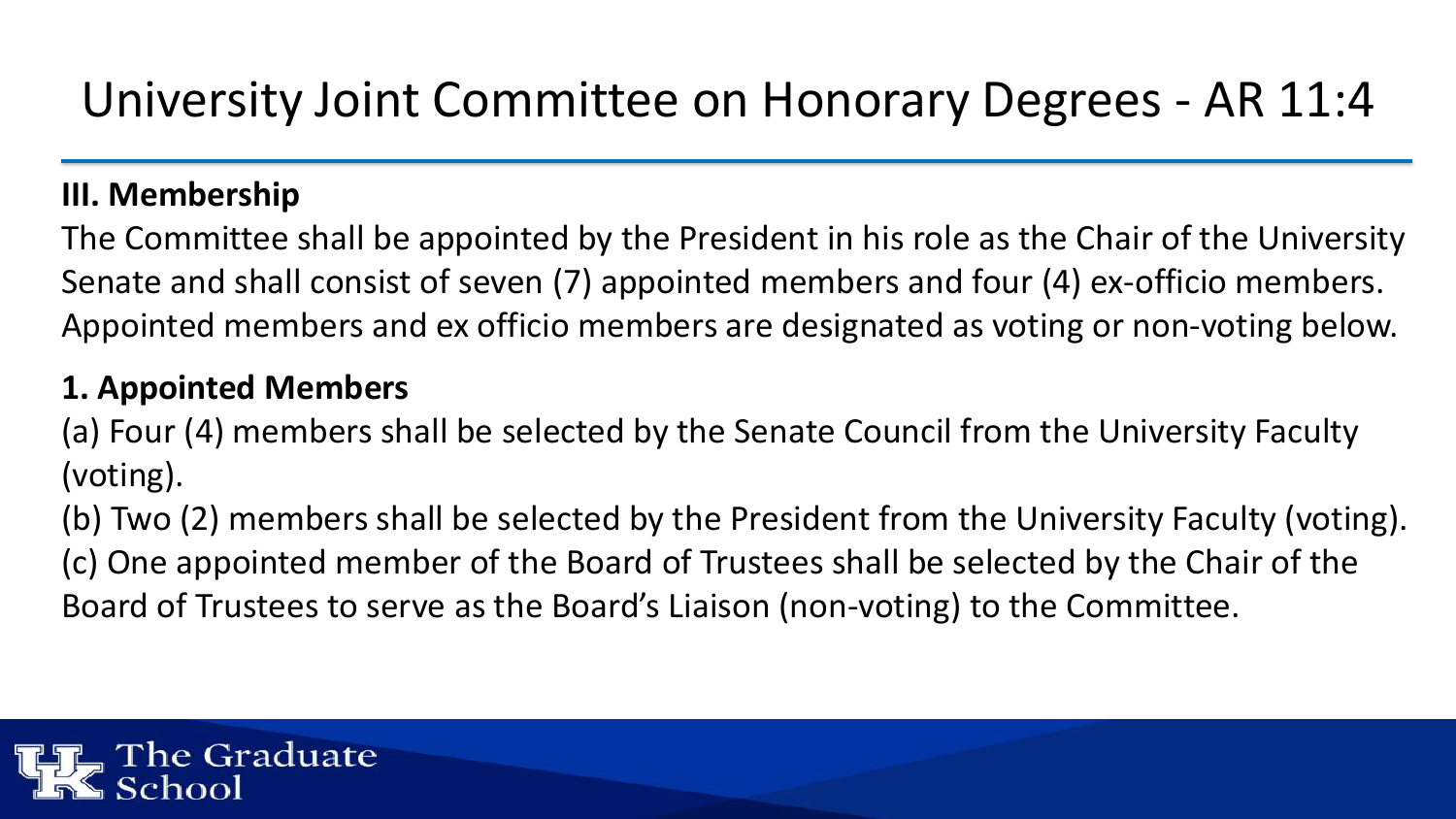## University Joint Committee on Honorary Degrees - AR 11:4

### **2. Ex-Officio and other Members**

(a) The Provost, or the Provost's designee, shall serve as an *ex officio* member on the committee (voting).

(b) The Dean of the Graduate School shall serve as an *ex officio* member on the committee (voting). Also serves as Committee Chair.

(c) The Senate Council Chair shall serve as *ex officio* member of the committee (non-voting). (d) The President shall designate one other member of the committee from the senior administration (non-voting).

The President and Senate Council Chair shall confer each year before finalizing the faculty membership on the Committee to ensure that the proposed list of faculty appointees is broadly representative of the University faculty.

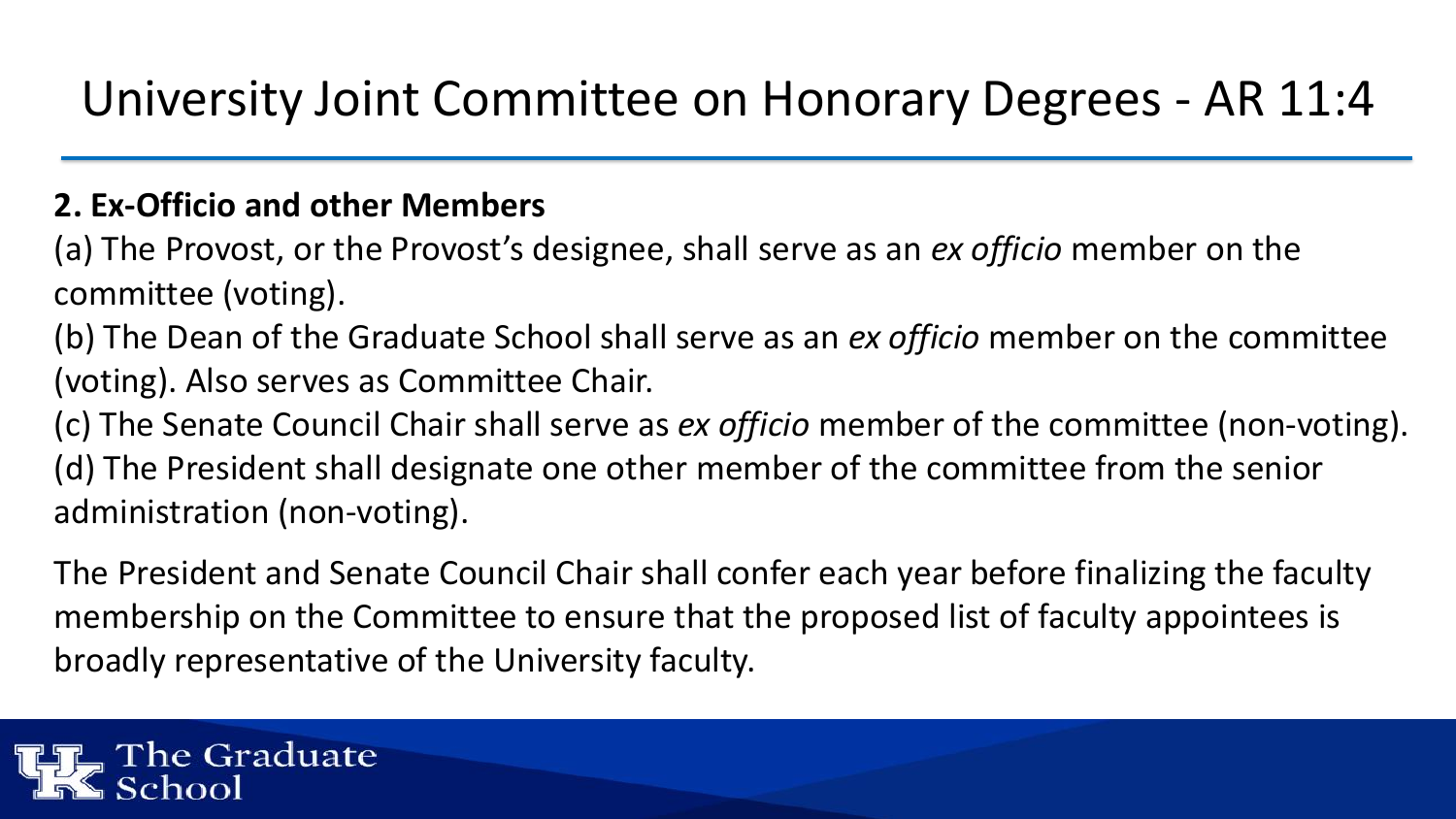#### **Role of the University Senate**

… transmit names of nominees favorably recommended along with supporting documentation, through the President in his role as the Chair of the University senate to the Board for its approval.

### **Role of the President**

The President shall transmit to the Board the names of those nominees favorably recommended by the University Senate along with any supporting documentation.

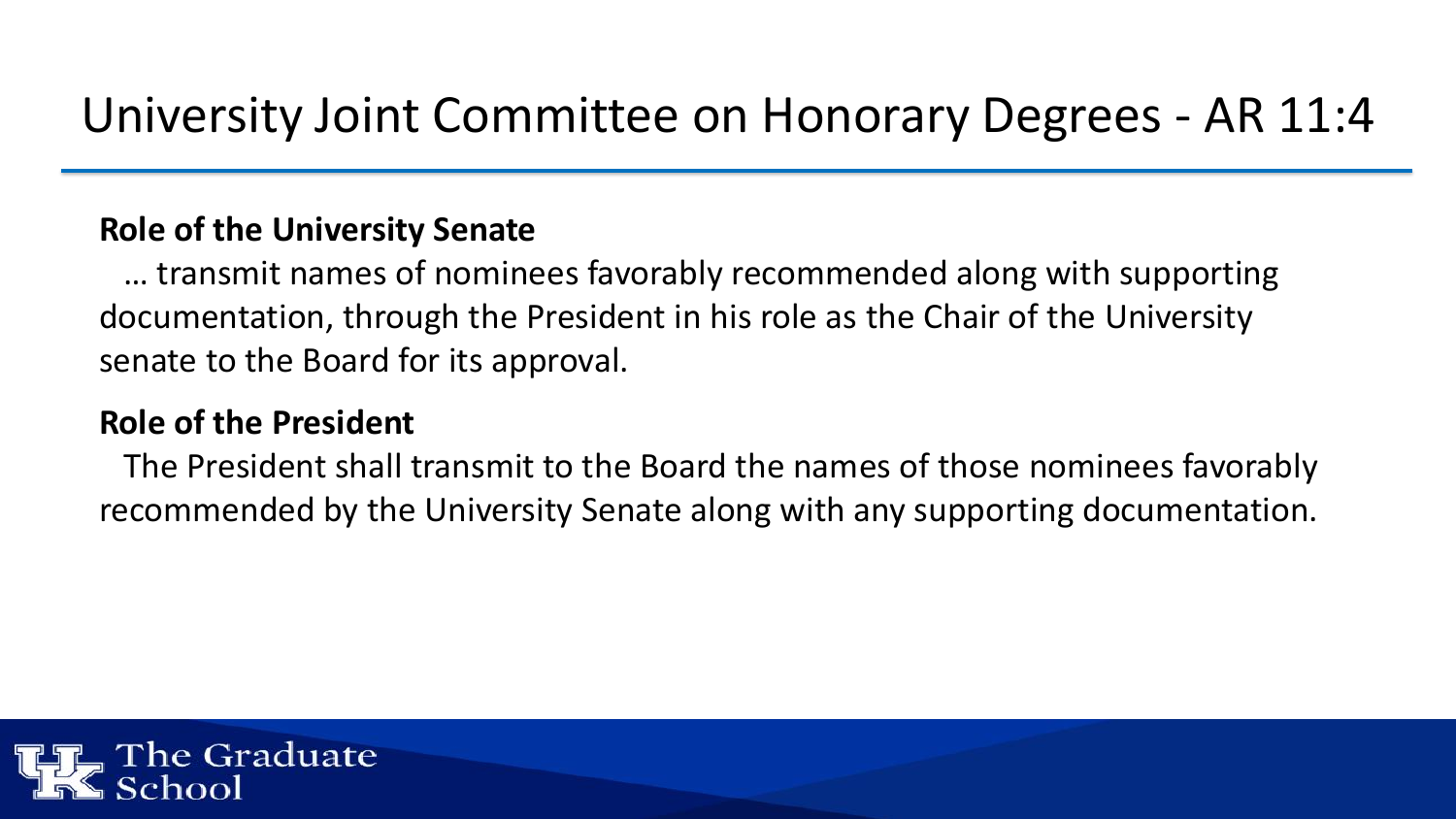# University Senate Rules 5.5.2.3 Conditions of Circumstances for Honorary Degrees

Role of the University Joint Committee on Honorary Degrees (UJCHD) (5.5.2.3.1) Role of the Elected Faculty Senators in the University Senate (5.5.2.3.2) Circumstances for Award of Honorary Degrees (5.5.2.3.3) Titles of Honorary Degrees (5.5.2.3.4)

## University Senate Rules 5.5.2.4 Conditions of Merit for Honorary Degrees